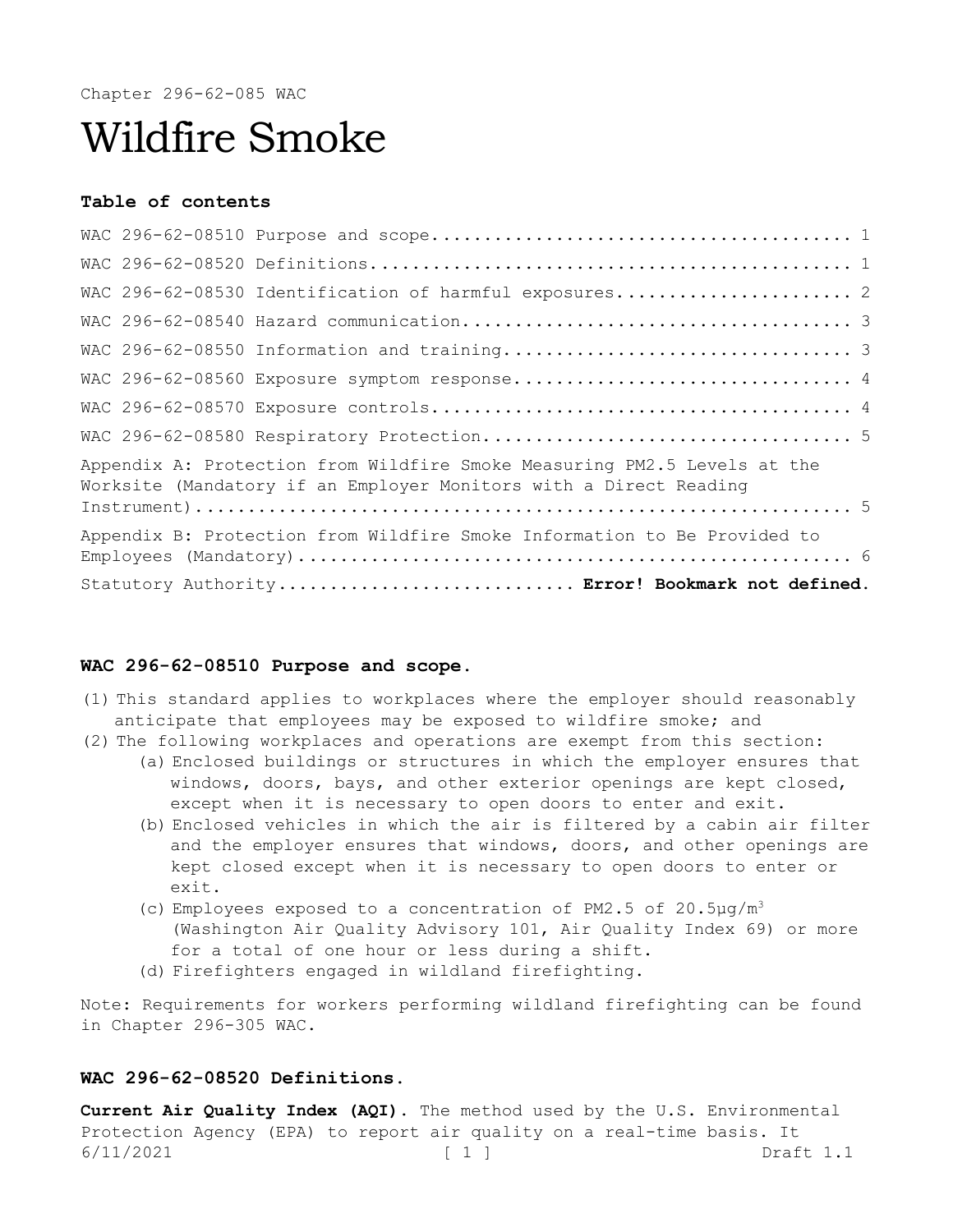represents data collected over time periods of varying length in order to reflect present conditions as accurately as possible.

**Current Washington Air Quality Advisory (WAQA).** The method used by the Washington State Department of Ecology to report air quality on a real-time basis. It represents data collected over time periods of varying length in order to reflect present conditions as accurately as possible.

**NIOSH.** The National Institute for Occupational Safety and Health of the U.S. Centers for Disease Control and Prevention. NIOSH tests and approves respirators for use in the workplace.

**PM2.5.** Solid particles and liquid droplets suspended in air, known as particulate matter, with an aerodynamic diameter of 2.5 micrometers or smaller. Measured in micrograms per cubic meter  $(\mu q/m^3)$ .

**Sensitive Groups.** People with pre-existing health conditions and those who are sensitive to air pollution who are among those most likely to experience health problems from exposure to wildfire smoke. Examples of sensitive groups include:

- People with lung diseases such as asthma or chronic obstructive pulmonary disease (COPD), including bronchitis and emphysema ,and those who smoke;
- People with respiratory infections, such as pneumonia, acute bronchitis, bronchiolitis, colds, flu, or those with, or recovering from COVID-19;
- People with existing heart or circulatory problems, such as irregular heart beat, congestive heart failure, coronary artery disease, angina, and those who have had a heart attack or stroke;
- Children under 18 years old, and adults over age 65.
- Pregnant women;
- People with diabetes;
- People with other medical or health conditions which can be exacerbated by exposure to wildfire smoke as determined by a physician.

**Wildfire Smoke.** Emissions from fires in wildlands or in adjacent developed areas.

**Wildlands.** Sparsely populated geographical areas covered primarily by grass, brush, trees, crops, or combination thereof.

#### <span id="page-1-0"></span>**WAC 296-62-08530 Identification of harmful exposures.**

The employer shall determine employee exposure to PM2.5 for worksites covered by this section before each shift and periodically thereafter, as needed to protect the health of the employee, by any of the following methods:

(1) Check PM2.5 forecasts and the current PM2.5 from any of the following: Washington Air Quality Advisory website, Air Quality WA mobile app, Washington Smoke Information website, U.S. EPA AirNow website, EPA AirNow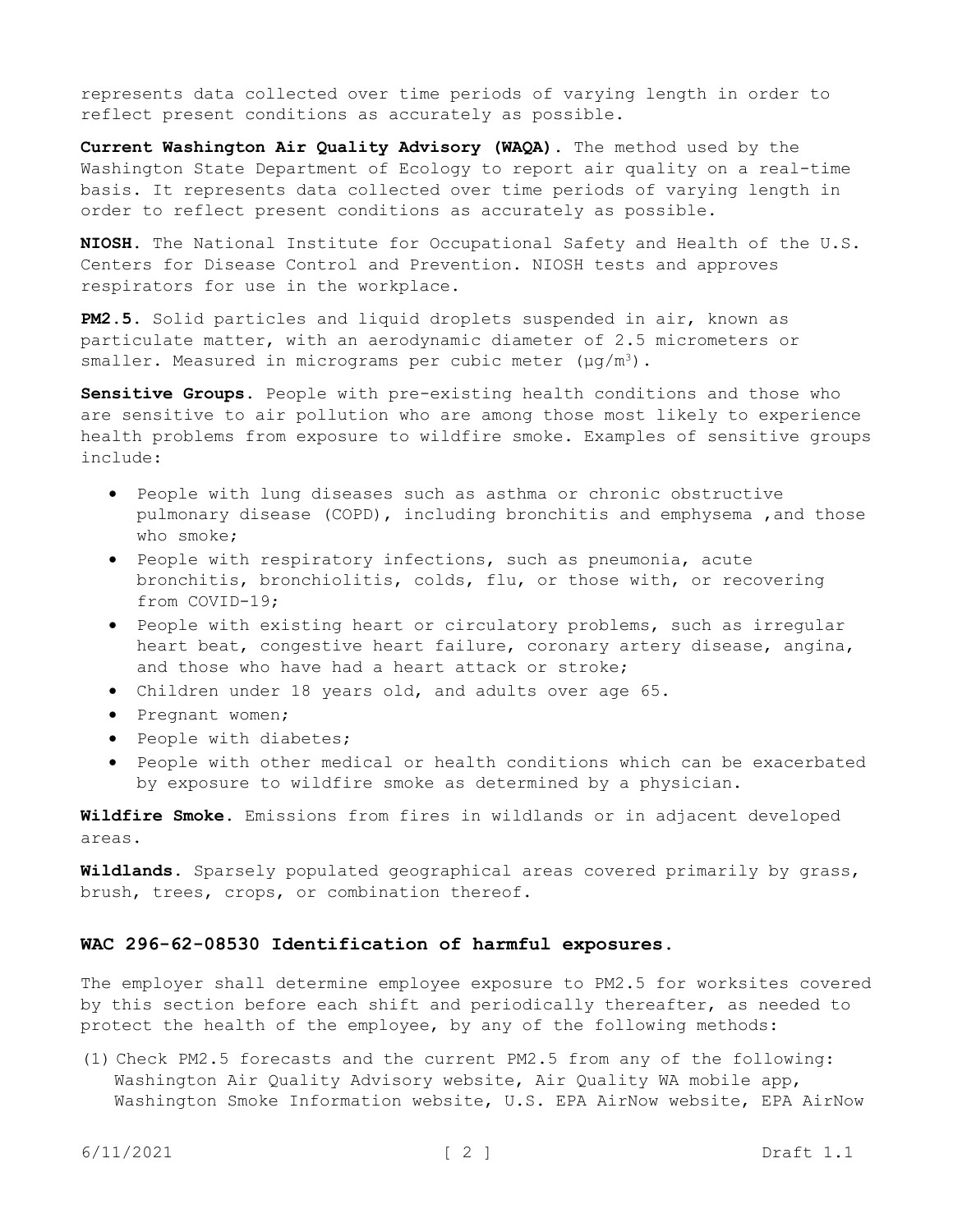mobile app, U.S. Forest Service AirFire website, Local Clean Air Agency website; or

- (2) Obtain PM2.5 forecasts and the current PM2.5 directly from the Department of Ecology, Local Clean Air Agency, U.S. EPA, EPA EnviroFlash.info, or local clean air agency by telephone, email, text, or other effective method; or
- (3) Measure PM2.5 levels at the work location in accordance with Appendix A.
- (4) If an index such as WAQA or AQI are used, the employer must use following table to find the equivalent WAQA or AQI for PM2.5.

| PM2.5 in Micrograms per<br>Cubic Meter $(\mu q/m^3)$ | <b>Washington Air Quality</b><br>Advisory (WAQA) | Air Quality Index (AQI) |
|------------------------------------------------------|--------------------------------------------------|-------------------------|
| 20.5µg/m <sup>3</sup>                                | 101                                              | 69                      |

EXCEPTION: The employer does not have to determine employee exposure as required by this subsection if the employer assumes the current PM2.5 is more than 20.5 $\mu$ g/m<sup>3</sup> (WAQA 101, AQI 69) and uses that assumption to comply with the requirements in WAC 296-62-085.

#### <span id="page-2-0"></span>**WAC 296-62-08540 Hazard communication.**

For any worksite covered by this section, the employer must establish and implement a system for communicating wildfire smoke hazards in a form readily understandable by all affected employees, including provisions designed to encourage employees to inform the employer of wildfire smoke hazards at the worksite without fear of reprisal.

The system shall include effective procedures for:

- (1) Informing employees of:
	- (a) The current PM2.5 as identified in WAC 296-62-08530 when the PM2.5 is  $20.5\mu q/m^3$  (WAQA 101, AQI 69) or more; and
	- (b) Protective measures available to employees to reduce their wildfire smoke exposures.
- (2) Encouraging employees to inform the employer of:
	- (a) Worsening air quality; and
	- (b) Any adverse symptoms that may be the result of wildfire smoke exposure such as asthma attacks, difficulty breathing, and chest pain.
- (3) Include wildfire smoke in the written accident prevention program. At a minimum, the written program must include the information in Appendix B.

## <span id="page-2-1"></span>**WAC 296-62-08550 Information and training.**

The employer must provide all workers effective information and training regarding wildfire smoke before work that exposes the worker to PM2.5 levels of  $20.5\mu q/m^3$  (WAQA 101, AQI 69) or more, and at least annually thereafter.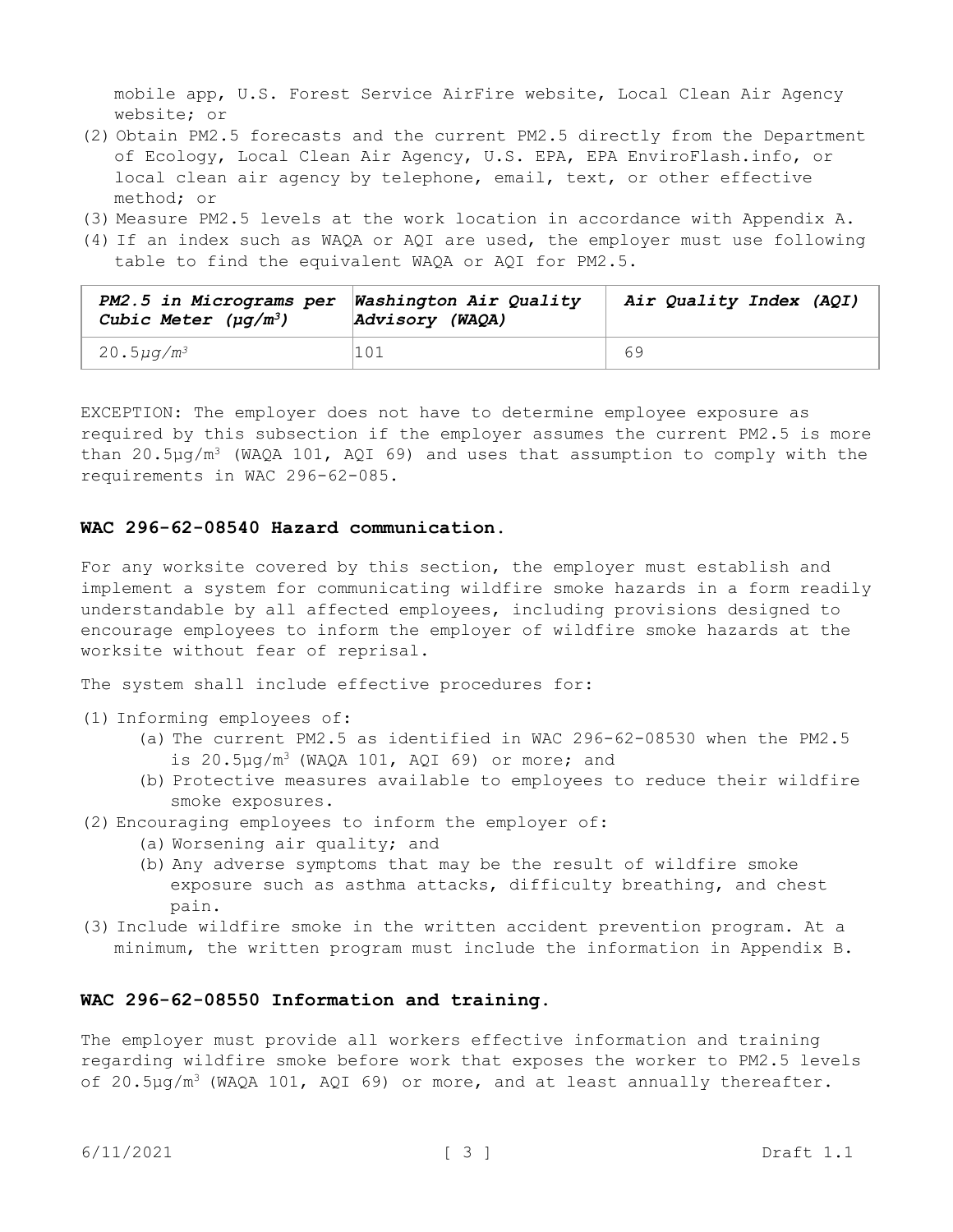- (1) Information and training must be provided in a manner and language readily understood by the workers.
- (2) At a minimum, the training must include the information in Appendix B.
- (3) Supervisor training. Prior to supervising employees performing work that exposes the worker to PM2.5 levels that are  $20.5\mu q/m^3$  (WAQA 101, AQI 69) or more, supervisors must have training on the information in Appendix B, and the following topics:
	- (a) The procedures the supervisor must follow to implement the applicable provisions of WAC 296-62-085 Wildfire Smoke;
	- (b) The procedures the supervisor must follow if an employee exhibits adverse symptoms of wildfire smoke exposure, including appropriate emergency response procedures; and
	- (c) Procedures for moving or transporting employees to an emergency medical service provider, if necessary.

#### <span id="page-3-0"></span>**WAC 296-62-08560 Exposure symptom response.**

- (1) Employees displaying adverse symptoms of wildfire smoke exposure must be monitored to determine whether medical attention is necessary.
- (2) Employers must allow employees who show signs of injury or illness due to wildfire smoke exposure to seek medical treatment, and may not punish affected employees for seeking such treatment.
- (3) Employers must also have effective provisions made in advance for prompt medical treatment of employees in the event of serious injury or illness caused by wildfire smoke exposure.

#### <span id="page-3-1"></span>**WAC 296-62-08570 Exposure controls.**

- (1) Engineering Controls.
	- (a) The employer must use engineering controls to reduce employee PM2.5 exposure to less than  $20.5\mu q/m^3$  (WAQA 101, AQI 69) whenever feasible. Such controls include providing enclosed buildings, structures, or vehicles where the air is adequately filtered.
	- (b) If engineering controls are not sufficient to reduce exposure to PM2.5 to less than 20.5µg/m<sup>3</sup> (WAQA 101, AQI69), then the employer must reduce employee exposures as much as feasible.
- (2) Administrative Controls.
	- (a) Whenever engineering controls are not feasible or do not reduce employee exposures to PM2.5 to less than  $20.5\mu q/m^3$  (WAQA 101, AQI 69), the employer must implement administrative controls whenever feasible.
	- (b) Administrative controls include:
		- (i) Relocating work to a location with ambient air concentration of PM2.5 less than 20.5µg/m<sup>3</sup> (WAQA 101, AQI 69);
		- (ii) Changing work schedules to a time where the ambient air concentration of PM2.5 is less than 20.5µg/m<sup>3</sup> (WAQA 101, AQI 69);
		- (iii) Reducing work intensity;
		- (iv) Providing additional rest periods.

6/11/2021 [ 4 ] Draft 1.1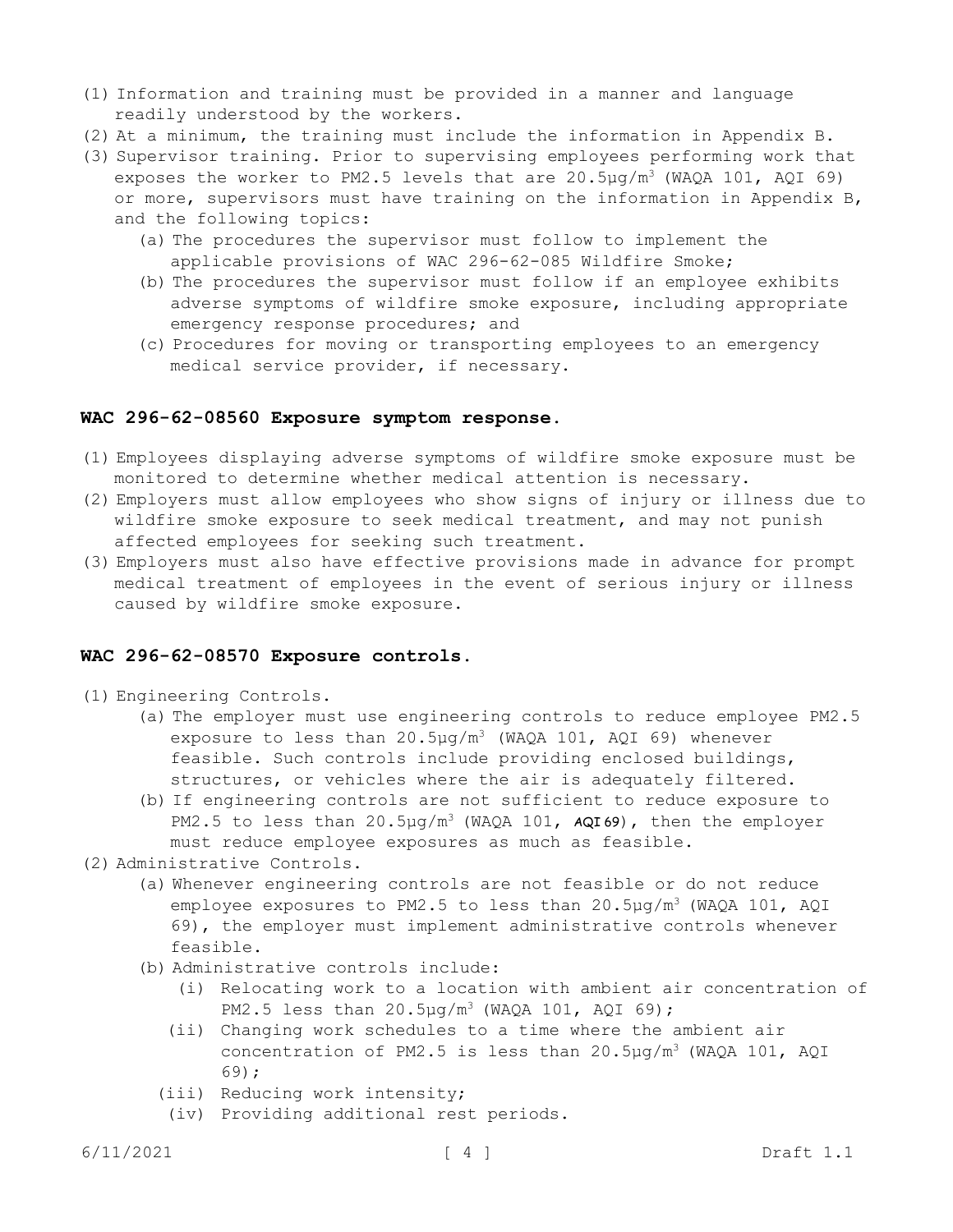(3) In emergencies, including rescue and evacuation, engineering and administrative controls in WAC 296-62-08570(1) and (2) are not required. Emergencies include utilities, communications, and medical operations, when such operations are directly aiding firefighting or emergency response.

#### <span id="page-4-0"></span>**WAC 296-62-08580 Respiratory Protection.**

- (1) Voluntary use respiratory protection.
	- (a) Where the current PM2.5 is  $20.5\mu g/m^3$  (WAQA 101, AQI 69) or more, the employer must provide respirators at no cost to all employees for voluntary use in accordance with WAC 296-842 Safety Standards for Respirators, and encourage employees to use respirators.
	- (b) Respirators shall be NIOSH-approved devices that effectively protect the wearers from inhalation of PM2.5, such as N95 filtering facepiece respirators.
	- (c) If NIOSH-approved respirators are not readily available, employers may instead provide KN95 filtering facepiece respirators.
	- (d) Respirators shall be cleaned, stored, maintained, and replaced so that they do not present a health hazard to users.
	- (e) Employers shall use Appendix B of this section in lieu of the advisory information in Table 2 of WAC 296-842 for training regarding voluntary use of respirators for wildfire smoke.
- NOTE: For voluntary use of filtering facepiece respirators, such as N95 respirators, some of the requirements of WAC 296-842 Safety Standards for Respirators, do not apply, such as fit testing and medical evaluations.

# <span id="page-4-1"></span>**Appendix A: Protection from Wildfire Smoke Measuring PM2.5 Levels at the Worksite (Mandatory if an Employer Monitors with a Direct Reading Instrument).**

- (1) An employer may use a direct-reading particulate monitor to identify harmful exposures as required by WAC 296-62-08530, if the employer can demonstrate that it has complied with this appendix and selected a monitor that:
	- (a) Does not underestimate employee exposures to wildfire smoke; or
	- (b) May underestimate wildfire smoke exposures, but the employer has obtained information on the possible error of the monitor from the manufacturer or other published literature and has accounted for the error of the monitor when determining exposures to PM2.5 to ensure that employee exposure levels are not underestimated.
- (2) The monitor shall be designed and manufactured to measure the concentration of airborne particle sizes ranging from an aerodynamic diameter of 0.1 micrometers up to and including 2.5 micrometers. The employer may use a monitor that measures a particle size range beyond these limits, if the employer treats the results as the PM2.5 levels.
- (3) The employer shall ensure that the monitor it uses is calibrated, maintained, and used, including the use of necessary accessories, in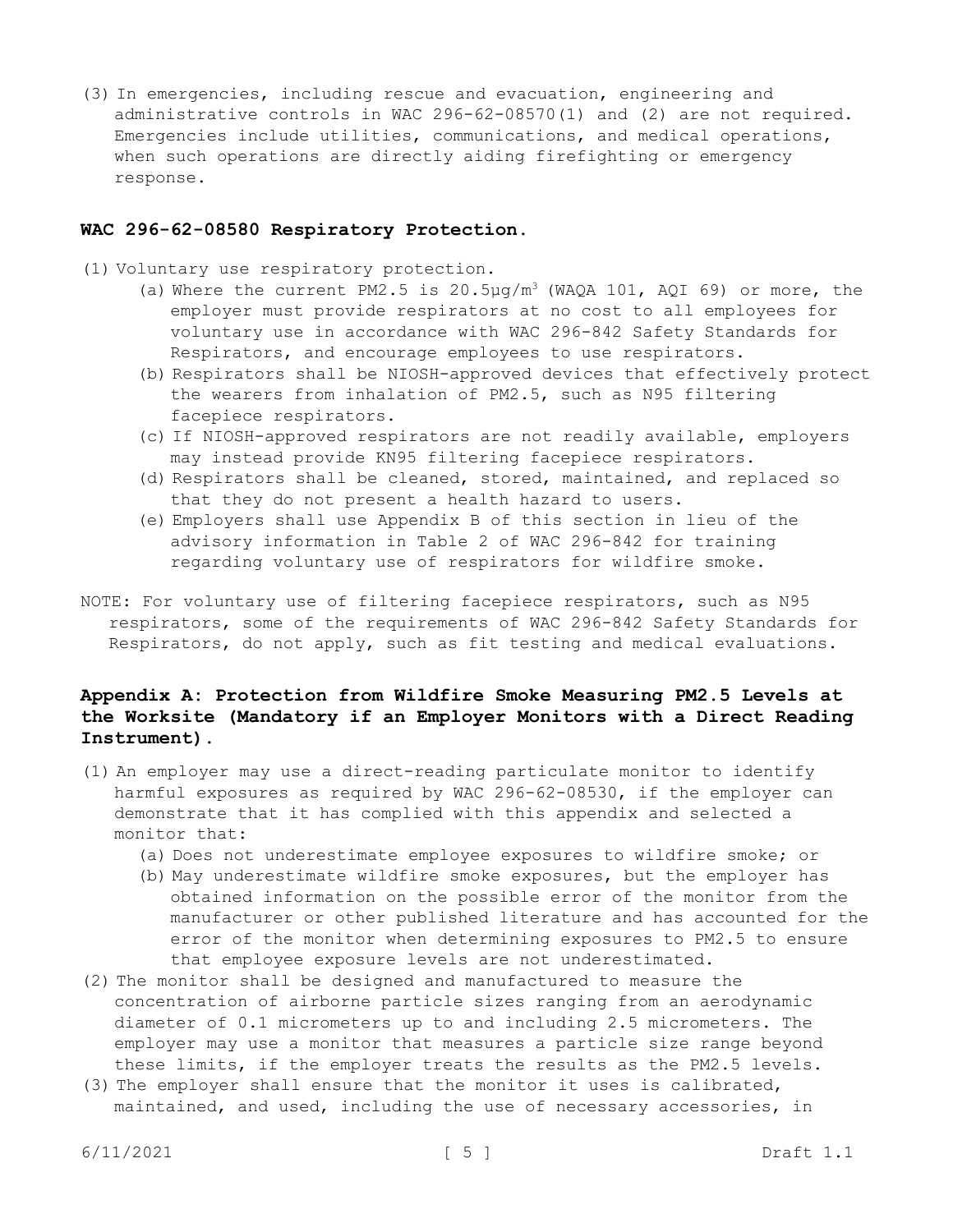accordance with the manufacturer's instructions for accurately measuring PM2.5 concentrations.

(4) The person supervising, directing, or evaluating workplace monitoring for PM2.5 shall have the training or experience necessary to apply this section and to ensure the correct use of the monitor and the interpretation of the results, so that exposures are not underestimated.

# <span id="page-5-0"></span>**Appendix B: Protection from Wildfire Smoke Information to Be Provided to Employees (Mandatory).**

(1) The health effects of wildfire smoke.

Although there are many hazardous chemicals in wildfire smoke, the main harmful pollutant for people who are not very close to the fire is "particulate matter," the tiny particles suspended in the air.

Particulate matter can irritate the lungs and cause persistent coughing, phlegm, wheezing, or difficulty breathing. Particulate matter can also cause more serious problems, such as reduced lung function, bronchitis, worsening of asthma, heart failure, and early death.

Sensitive Groups. People with pre-existing health conditions and those who are sensitive to air pollution who are among those most likely to experience health problems from exposure to wildfire smoke. Examples of sensitive groups include:

- People with lung diseases such as asthma or chronic obstructive pulmonary disease (COPD), including bronchitis and emphysema ,and those who smoke;
- People with respiratory infections, such as pneumonia, acute bronchitis, bronchiolitis, colds, flu, or those with, or recovering from COVID-19;
- People with existing heart or circulatory problems, such as irregular heart beat, congestive heart failure, coronary artery disease, angina, and those who have had a heart attack or stroke;
- Children under 18 years old, and adults over age 65.
- Pregnant women;
- People with diabetes;
- People with other medical or health conditions which can be exacerbated by exposure to wildfire smoke as determined by a physician.

(2) The right to obtain medical treatment without fear of reprisal.

Employers must allow employees who show signs of injury or illness due to wildfire smoke exposure to seek medical treatment, and may not punish affected employees for seeking such treatment. Employers must also have effective provisions made in advance for prompt medical treatment of employees in the event of serious injury or illness caused by wildfire smoke exposure.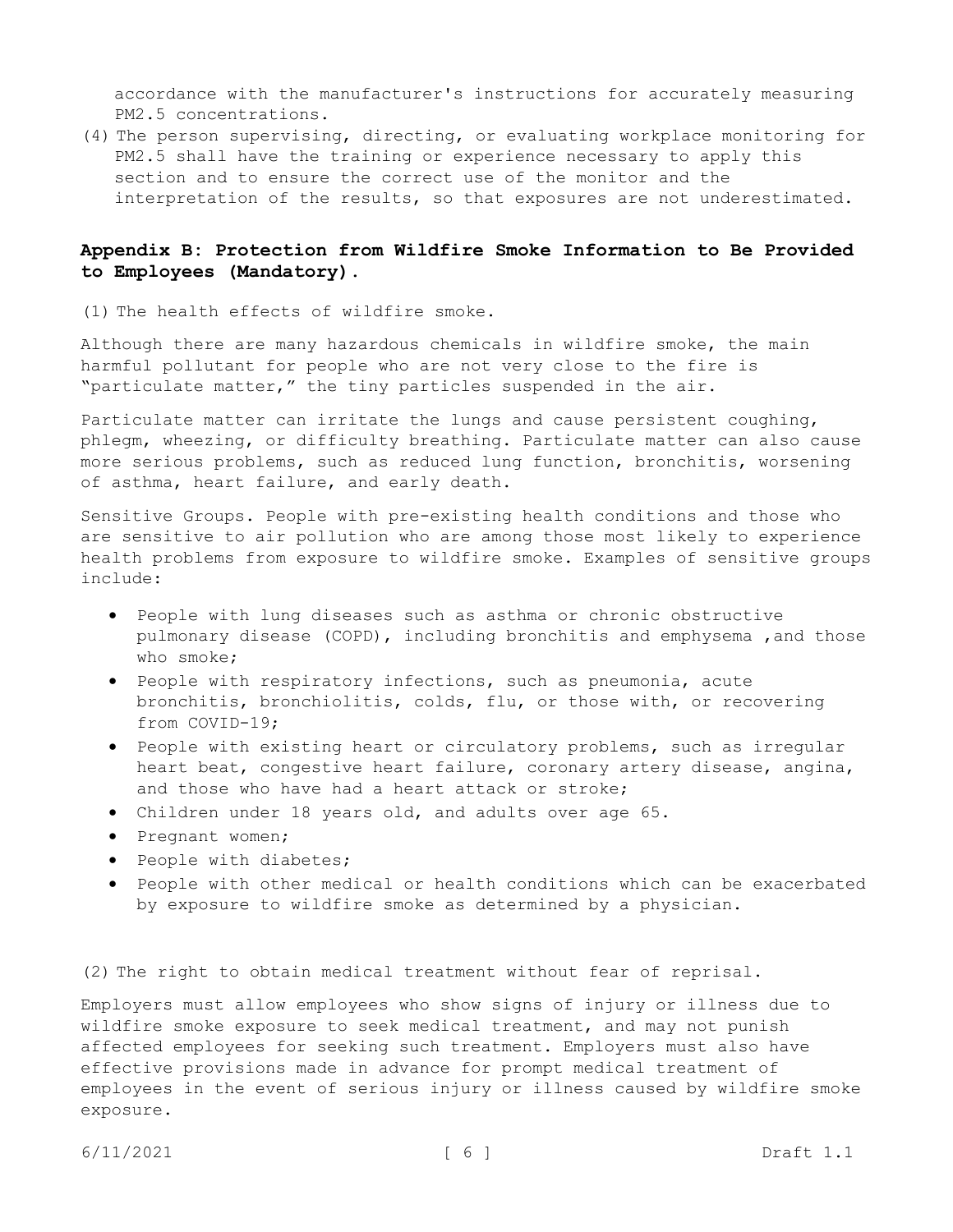(3) How employees can obtain the current concentration of PM2.5 in the air.

Various government agencies monitor the air at locations throughout Washington and report the current concentration of PM2.5 for those places. Both the Washington Air Quality Advisory (WAQA) and the Air Quality Index (AQI) use the air quality data from these regulatory monitors. While both the WAQA and AQI use the same data to provide an indicator of how unhealthy the current air quality is, the WAQA uses lower thresholds for reporting the health hazard.

Although the government monitoring stations may measure several pollutants, this chapter only uses PM2.5.

The easiest way to find the current and forecasted PM2.5 is to go to enviwa.ecology.wa.gov and find the nearest sensor on the map, or www.AirNow.gov and enter the zip code of the location where you will be working. The current PM2.5 is also available from the U.S. Forest Service at tools.airfire.org. Employees who do not have access to the internet can contact their employer for the current PM2.5. The EPA website www.enviroflash.info can transmit daily and forecasted air quality by text or email for particular cities or zip codes.

If you choose to use an index such as WAQA or AQI, use following table to find the equivalent WAQA or AQI for PM2.5.

| PM2.5 in Micrograms per Washington Air Quality<br>Cubic Meter $(\mu q/m^3)$ | Advisory (WAQA) | Air Quality Index (AQI) |
|-----------------------------------------------------------------------------|-----------------|-------------------------|
| 20.5 $\mu$ g/m <sup>3</sup>                                                 | 101             | 69                      |

(4) The requirements of WAC 296-62-085 wildfire smoke rule.

If employees may be exposed to wildfire smoke, then the employer is required to:

- (a) Check the current PM2.5 before and periodically during each shift.
- (b) Provide training to employees.
- (c) Implement a two-way communication system.
- (d) If feasible, provide engineering and administrative controls when the current PM2.5 is 20.5*μg/m<sup>3</sup>* (WAQA 101, AQI 69) or more.
- (e) Provide respirators and encourage their use when the current PM2.5 is 20.5*μg/m<sup>3</sup>* (WAQA 101, AQI 69) or more.

Employers shall alert employees when the air quality is 20.5*μg/m<sup>3</sup>* (WAQA 101, AQI 69) or more, and what protective measures are available to employees.

Employers shall encourage employees to inform their employers if they notice the air quality is getting worse, or if they are suffering from any symptoms due to the air quality, without fear of reprisal.

The employer's communication system is: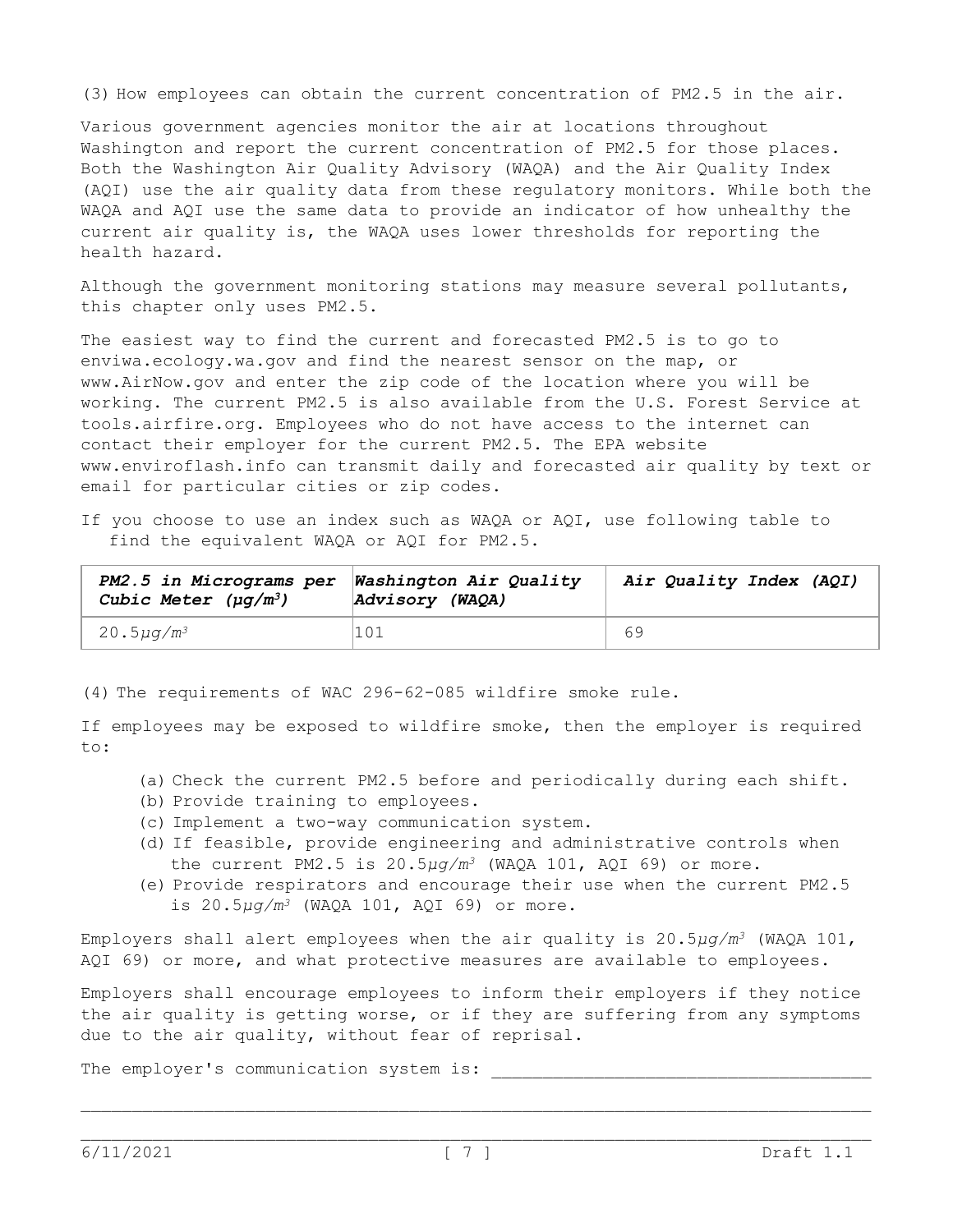(5) The employer's methods to protect employees from wildfire smoke.

Employers must take action to protect employees from wildfire smoke when the current PM2.5 is 20.5*μg/m<sup>3</sup>* (WAQA 101, AQI 69) or more. Examples of protective methods include:

- (a) Locating work in enclosed structures or vehicles where the air is filtered.
- (b) Changing procedures such as moving workers to a place with a lower PM2.5.
- (c) Reducing work time in areas with unfiltered air.
- (d) Increasing rest time and frequency, and providing a rest area with filtered air.
- (e) Reducing the physical intensity of the work to help lower the breathing and heart rates.

The employer's control system at this worksite is:

(6) The importance, limitations, and benefits of using a respirator when exposed to wildfire smoke.

Respirators can be an effective way to protect employee health by reducing exposure to wildfire smoke, when they are properly selected and worn. Respirator use can be beneficial even when the PM2.5 is less than 20.5*μg/m3*, to provide additional protection.

When the current PM2.5 is 20.5 $\mu$ g/m<sup>3</sup> (WAQA 101, AQI 69) or more, employers must make proper respirators available to workers for voluntary use.

A respirator should be used properly and kept clean.

The following precautions must be taken:

(a) Employers shall select respirators certified for protection against the specific air contaminants at the workplace. NIOSH, the National Institute for Occupational Safety and Health of the U.S. Center for Disease Control and Prevention certifies respirators. A label or statement of certification should appear on the respirator or respirator packaging. It will list what the respirator is designed for (particulates, for example). KN95 respirators may also be used if adequate supply of NIOSH approved respirators is not available.

Surgical masks or items worn over the nose and mouth such as scarves, Tshirts, and bandannas will not provide protection against wildfire smoke. An N95 filtering facepiece respirator, shown in the image below, is the minimum level of protection for wildfire smoke.

(b) Read and follow the manufacturer's instructions on the respirator's use, maintenance, cleaning and care, along with any warnings regarding the respirator's limitations. The manufacturer's instructions for medical evaluations, fit testing, and shaving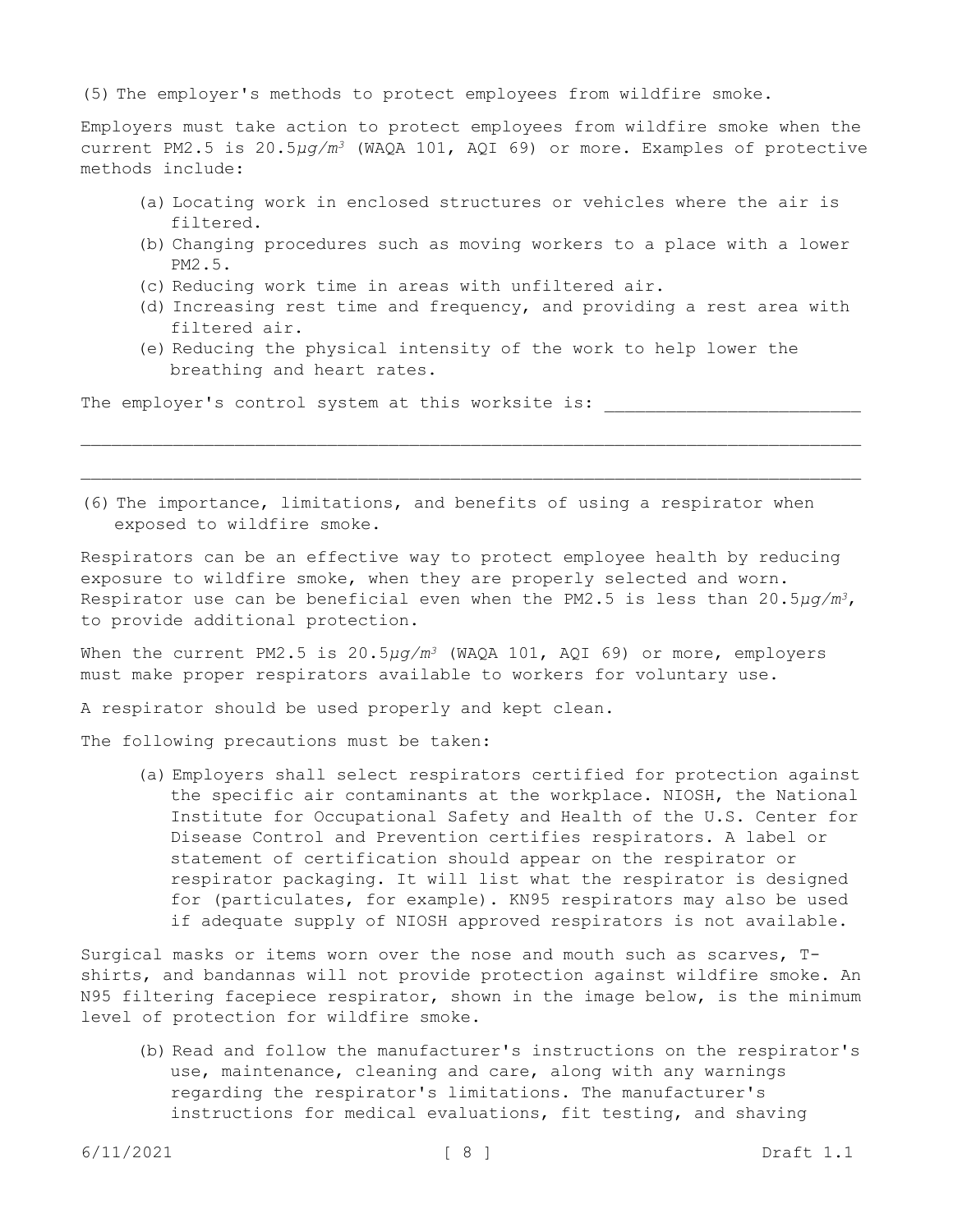should also be followed to ensure the best protection against wildfire smoke, although doing so is not required for voluntary use of filtering facepiece respirators.

- (c) Do not wear respirators in areas where the air contains contaminants for which the respirator is not designed. A respirator designed to filter particles will not protect workers against gases or vapors, and it will not supply oxygen.
- (d) Employees should keep track of their respirator so that they do not mistakenly use someone else's respirator.
- (e) Employees who have a heart or lung problem should ask their doctor before using a respirator.
- (7) How to properly put on, use, and maintain the respirators provided by the employer.

To get the most protection from a respirator, there must be a tight seal around the face. A respirator will provide much less protection if facial hair interferes with the seal. Loose-fitting powered air purifying respirators may be worn by people with facial hair since they do not have seals that are affected by facial hair.

The proper way to put on a respirator depends on the type and model of the respirator.

For those who use an N95 or other filtering facepiece respirator mask that is made of filter material:

- (a) Place the mask over the nose and under the chin, with one strap placed below the ears and one strap above.
- (b) Pinch the metal part (if there is one) of the respirator over the top of the nose so it fits securely.
- (c) Perform a seal check:
	- (i) Cover the respirator with both hands and exhale. If air leaks where the respirator seals against the face, readjust the respirator and nosepiece and try again. When a proper fit is achieved, the respirator should bulge from the face and not leak around the seal.
	- (ii) Cover the respirator with both hands and inhale. If air leaks where the respirator seals against the face, readjust the respirator and nosepiece and try again. When a proper fit is achieved, the respirator should collapse slightly and not leak around the seal.